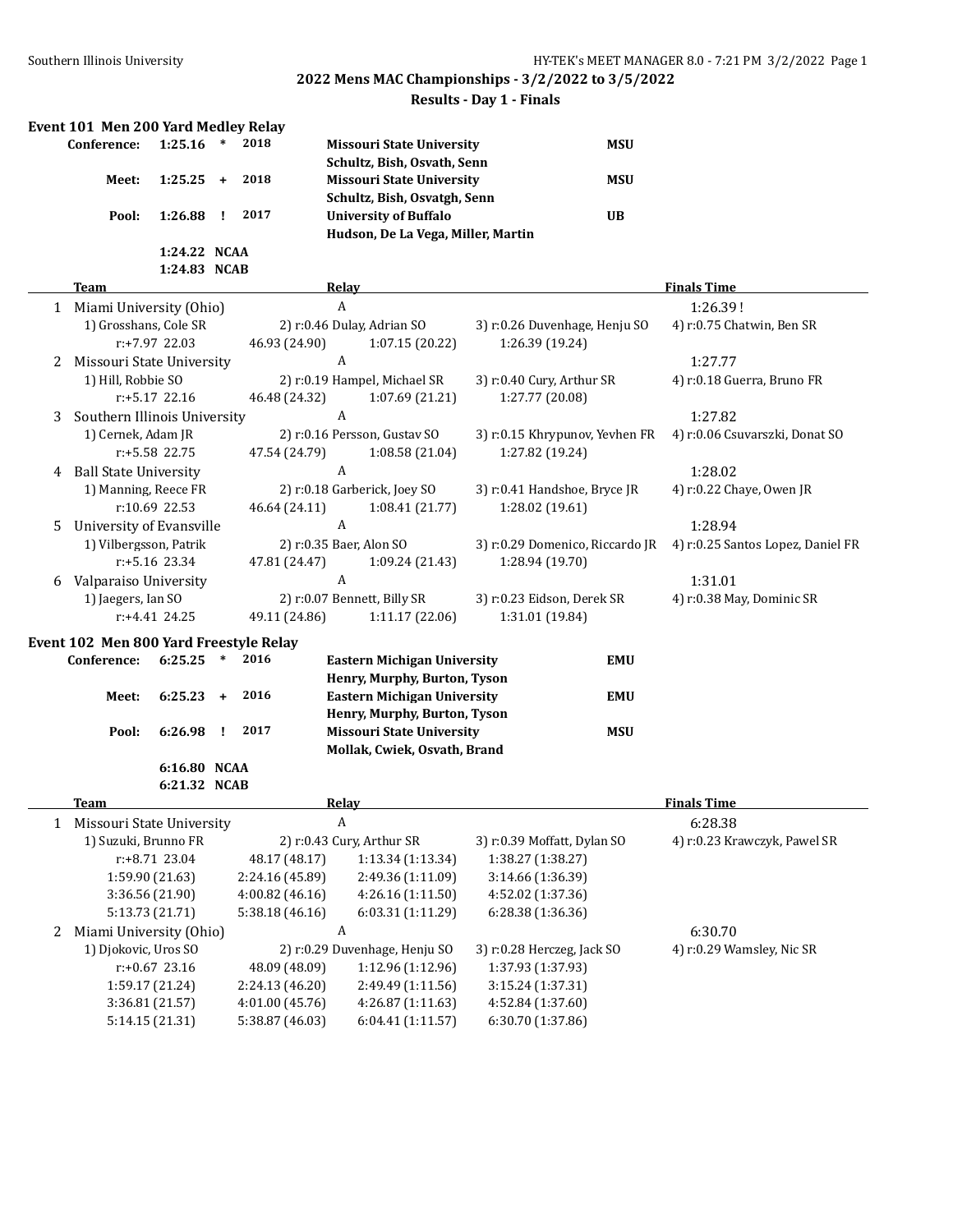**Results - Day 1 - Finals**

## **(Event 102 Men 800 Yard Freestyle Relay)**

|    | <b>Team</b>                  |                 | <b>Relay</b>                  |                                                             | <b>Finals Time</b>          |  |
|----|------------------------------|-----------------|-------------------------------|-------------------------------------------------------------|-----------------------------|--|
| 3  | Southern Illinois University |                 | A                             | 6:34.31                                                     |                             |  |
|    | 1) Chavez, William SO        |                 | 2) r:+0.0 Yeap, Zheng Yang SR | 3) r:0.40 Cernek, Adam JR                                   | 4) r:0.30 Yang, Terry JR    |  |
|    | 23.07                        | 48.14 (48.14)   | 1:13.16(1:13.16)              | 1:37.75 (1:37.75)                                           |                             |  |
|    | 2:00.57 (22.82)              | 2:25.23 (47.48) | 2:50.58 (1:12.83)             | 3:16.31 (1:38.56)                                           |                             |  |
|    | 3:38.23 (21.92)              | 4:03.16 (46.85) | 4:28.58 (1:12.27)             | 4:54.24 (1:37.93)                                           |                             |  |
|    | 5:16.85 (22.61)              | 5:42.25 (48.01) | 6:07.92 (1:13.68)             | 6:34.31 (1:40.07)                                           |                             |  |
| 4  | <b>Ball State University</b> |                 | A                             |                                                             | 6:43.36                     |  |
|    | 1) Short, Ryan SR            |                 | 2) r:0.29 Riester, Landyn JR  | 3) r:0.39 Mitsynskyy, Michael FR 4) r:0.45 Maurer, Aiden JR |                             |  |
|    | $r: +0.77$ 22.69             | 47.75 (47.75)   | 1:13.98 (1:13.98)             | 1:41.13 (1:41.13)                                           |                             |  |
|    | 2:04.19 (23.06)              | 2:29.39(48.26)  | 2:55.86 (1:14.73)             | 3:22.69 (1:41.56)                                           |                             |  |
|    | 3:45.39 (22.70)              | 4:11.29 (48.60) | 4:37.40 (1:14.71)             | 5:03.69 (1:41.00)                                           |                             |  |
|    | 5:25.91 (22.22)              | 5:51.27 (47.58) | 6:17.89(1:14.20)              | 6:43.36 (1:39.67)                                           |                             |  |
| .5 | University of Evansville     |                 | A                             |                                                             | 6:44.44                     |  |
|    | 1) Metz, Zeke SR             |                 | 2) r:0.42 Vilbergsson, Patrik | 3) r:0.31 Domenico, Riccardo JR                             | 4) r:0.29 Kay, Grant SO     |  |
|    | $r: +0.70$ 23.62             | 48.88 (48.88)   | 1:14.74(1:14.74)              | 1:41.41 (1:41.41)                                           |                             |  |
|    | 2:05.13 (23.72)              | 2:30.52 (49.11) | 2:56.49 (1:15.08)             | 3:22.33 (1:40.92)                                           |                             |  |
|    | 3:45.41 (23.08)              | 4:11.18 (48.85) | 4:37.44 (1:15.11)             | 5:03.79 (1:41.46)                                           |                             |  |
|    | 5:26.00 (22.21)              | 5:51.44(47.65)  | 6:18.09(1:14.30)              | 6:44.44(1:40.65)                                            |                             |  |
| 6  | Valparaiso University        |                 | A                             |                                                             | 6:51.07                     |  |
|    | 1) Eidson, Derek SR          |                 | 2) r:0.39 May, Dominic SR     | 3) r:0.60 Jaegers, Ian SO                                   | 4) r:0.40 Daniels, Brian JR |  |
|    | $r: +8.29$ 23.48             | 49.00 (49.00)   | 1:15.73(1:15.73)              | 1:41.90 (1:41.90)                                           |                             |  |
|    | 2:04.55 (22.65)              | 2:29.53 (47.63) | 2:55.37 (1:13.47)             | 3:21.01 (1:39.11)                                           |                             |  |
|    | 3:44.87 (23.86)              | 4:11.43 (50.42) | 4:38.37 (1:17.36)             | 5:05.57 (1:44.56)                                           |                             |  |
|    | 5:29.34 (23.77)              | 5:56.39 (50.82) | 6:24.05 (1:18.48)             | 6:51.07(1:45.50)                                            |                             |  |
|    | <b>Scores - Men</b>          |                 |                               |                                                             |                             |  |

|                                 | Men - Team Rankings - Through Event 102 |                            |    |
|---------------------------------|-----------------------------------------|----------------------------|----|
| 1. Missouri State University    | 74                                      | 1. Miami University (Ohio) | 74 |
| 3. Southern Illinois University | 64                                      | 4. Ball State University   | 60 |
| 5. University of Evansville     | 56                                      | 6. Valparaiso University   |    |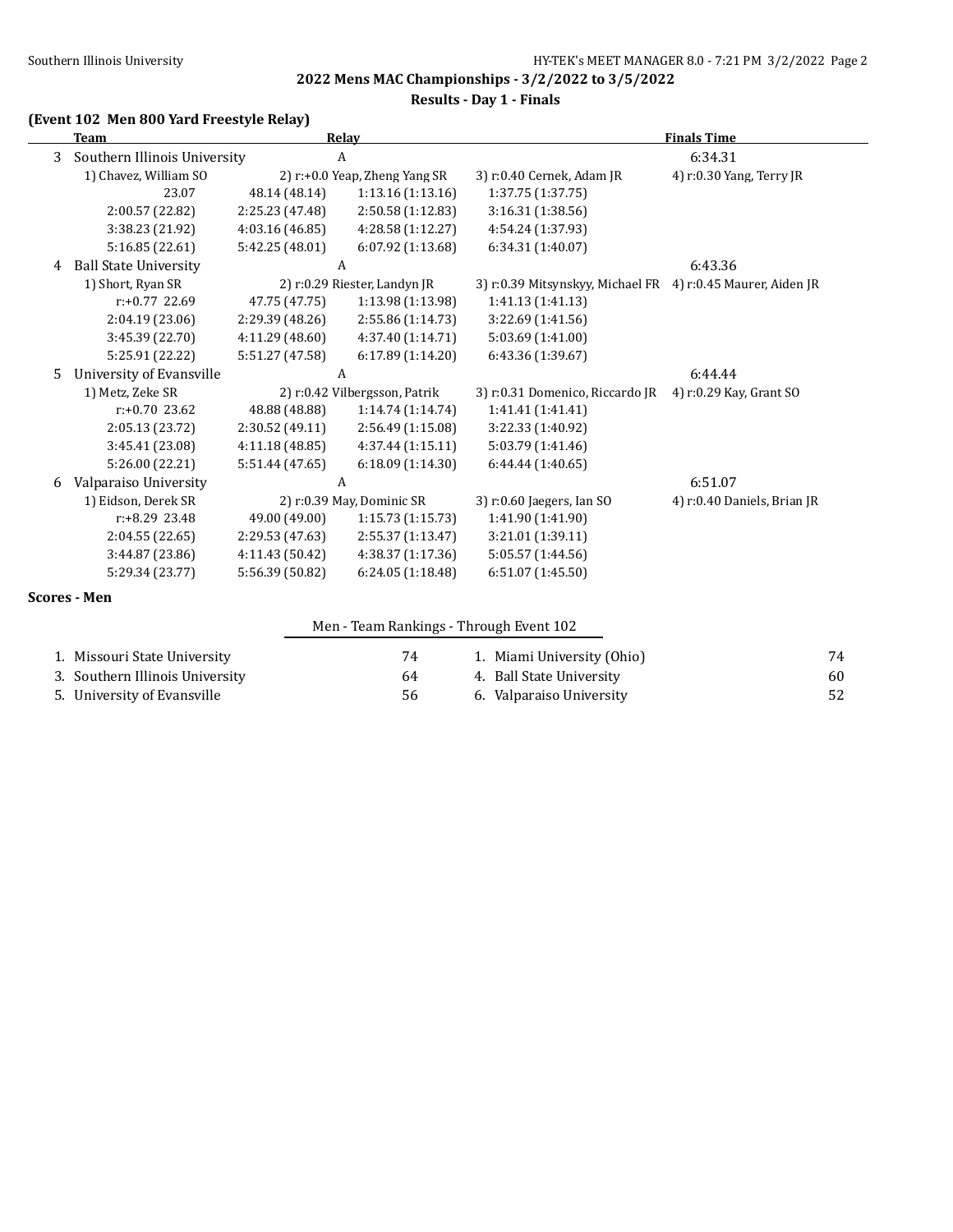## **Results - Time Trials**

|    |                     |                  | Event 501 Men 200 Yard Butterfly Time Trial |                                 |                 |            |                    |  |
|----|---------------------|------------------|---------------------------------------------|---------------------------------|-----------------|------------|--------------------|--|
|    | Pool:               |                  | 1:45.05 ! 1982                              | <b>Roger Von Juanne</b>         |                 | <b>SIU</b> |                    |  |
|    |                     | 1:40.44 NCAA     |                                             |                                 |                 |            |                    |  |
|    |                     | 1:46.69 NCAB     |                                             |                                 |                 |            |                    |  |
|    | Name                |                  |                                             | Yr School                       |                 |            | <b>Finals Time</b> |  |
|    | - Time Trial        |                  |                                             |                                 |                 |            |                    |  |
|    | 1 Khrypunov, Yevhen |                  |                                             | FR Southern Illinois University |                 |            | 1:44.54! NCAB      |  |
|    |                     | $r: +0.73$ 22.99 | 49.04 (26.05)                               | 1:15.92 (26.88)                 | 1:44.54 (28.62) |            |                    |  |
|    | 2 Marshall, Ian     |                  |                                             | JR Southern Illinois University |                 |            | 1:49.34            |  |
|    |                     | $r: +0.64$ 24.83 | 52.32 (27.49)                               | 1:20.54 (28.22)                 | 1:49.34 (28.80) |            |                    |  |
|    |                     |                  | Event 502 Men 200 Yard Freestyle Time Trial |                                 |                 |            |                    |  |
|    | Pool:               | $1:36.45$ !      | 2013                                        | <b>Brian Moore</b>              |                 | <b>EMU</b> |                    |  |
|    |                     | 1:32.05 NCAA     |                                             |                                 |                 |            |                    |  |
|    |                     | 1:36.32 NCAB     |                                             |                                 |                 |            |                    |  |
|    | Name                |                  |                                             | Yr School                       |                 |            | <b>Finals Time</b> |  |
|    | - Time Trial        |                  |                                             |                                 |                 |            |                    |  |
|    | 1 Spear, Scott      |                  |                                             | FR Miami University (Ohio)      |                 |            | 1:39.37            |  |
|    |                     | $r: +0.66$ 23.05 | 47.90 (24.85)                               | 1:13.21 (25.31)                 | 1:39.37 (26.16) |            |                    |  |
|    | 2 Frye, Tommy       |                  |                                             | FR Miami University (Ohio)      |                 |            | 1:40.43            |  |
|    |                     | $r: +0.76$ 23.37 | 48.78 (25.41)                               | 1:14.71 (25.93)                 | 1:40.43 (25.72) |            |                    |  |
| 3  | Cameron, John       |                  |                                             | SO Southern Illinois University |                 |            | 1:43.31            |  |
|    |                     | $r: +0.78$ 24.13 | 49.60 (25.47)                               | 1:15.98 (26.38)                 | 1:43.31 (27.33) |            |                    |  |
| 4  | Miller, Fitz        |                  |                                             | JR Miami University (Ohio)      |                 |            | 1:43.35            |  |
|    |                     | $r: +0.71$ 23.54 | 49.64 (26.10)                               | 1:16.51(26.87)                  | 1:43.35 (26.84) |            |                    |  |
|    | Jennings, Sam       |                  |                                             | SO Ball State University        |                 |            | 1:44.11            |  |
| 5. |                     | $r: +0.70$ 23.98 | 50.13 (26.15)                               | 1:17.60 (27.47)                 |                 |            |                    |  |
|    |                     |                  |                                             |                                 | 1:44.11 (26.51) |            |                    |  |
| 6  | Moody, Zachary      | r:+0.70 24.28    |                                             | JR Ball State University        |                 |            | 1:44.83            |  |
|    |                     |                  | 50.87 (26.59)                               | 1:18.00 (27.13)                 | 1:44.83 (26.83) |            |                    |  |
|    | 7 Clouatre, Jack    |                  |                                             | JR Miami University (Ohio)      |                 |            | 1:45.25            |  |
|    |                     | $r: +0.68$ 24.14 | 50.88 (26.74)                               | 1:17.66 (26.78)                 | 1:45.25 (27.59) |            |                    |  |
|    |                     |                  | Event 503 Men 100 Yard Freestyle Time Trial |                                 |                 |            |                    |  |
|    | Pool:               |                  | 43.92 ! 1983                                | <b>Keith Armstrong</b>          |                 | <b>SIU</b> |                    |  |
|    |                     |                  | 41.71 NCAA                                  |                                 |                 |            |                    |  |
|    |                     |                  | 43.80 NCAB                                  |                                 |                 |            |                    |  |
|    | Name                |                  |                                             | Yr School                       |                 |            | <b>Finals Time</b> |  |
|    | - Time Trial        |                  |                                             |                                 |                 |            |                    |  |
|    | 1 Csuvarszki, Donat |                  |                                             | SO Southern Illinois University |                 |            | 43.33! NCAB        |  |
|    |                     | $r: +0.75$ 20.85 | 43.33 (22.48)                               |                                 |                 |            |                    |  |
|    | Miller, Mason       |                  |                                             | SO Miami University (Ohio)      |                 |            | 45.76              |  |
|    |                     | $r: +0.76$ 21.61 | 45.76 (24.15)                               |                                 |                 |            |                    |  |
| 3  | Renner, Rick        |                  |                                             | SR Valparaiso University        |                 |            | 51.10              |  |
|    |                     | r:+0.71 23.94    | 51.10 (27.16)                               |                                 |                 |            |                    |  |
|    |                     |                  | Event 504 Men 100 Yard Butterfly Time Trial |                                 |                 |            |                    |  |
|    | Pool:               |                  | 46.66 ! 2017                                | <b>Phillop Willett</b>          |                 | <b>UB</b>  |                    |  |
|    |                     |                  | 44.96 NCAA                                  |                                 |                 |            |                    |  |
|    |                     |                  | 47.43 NCAB                                  |                                 |                 |            |                    |  |
|    | <u>Name</u>         |                  |                                             | Yr School                       |                 |            | <b>Finals Time</b> |  |
|    | - Time Trial        |                  |                                             |                                 |                 |            |                    |  |
|    | 1 Duvenhage, Henju  |                  |                                             | SO Miami University (Ohio)      |                 |            | 46.45! NCAB        |  |
|    |                     | r:+0.67 21.26    | 46.45 (25.19)                               |                                 |                 |            |                    |  |
|    | 2 Duval, Caleb      |                  |                                             | FR Miami University (Ohio)      |                 |            | 50.81              |  |
|    |                     | r:+0.76 23.69    | 50.81 (27.12)                               |                                 |                 |            |                    |  |
|    |                     |                  |                                             |                                 |                 |            |                    |  |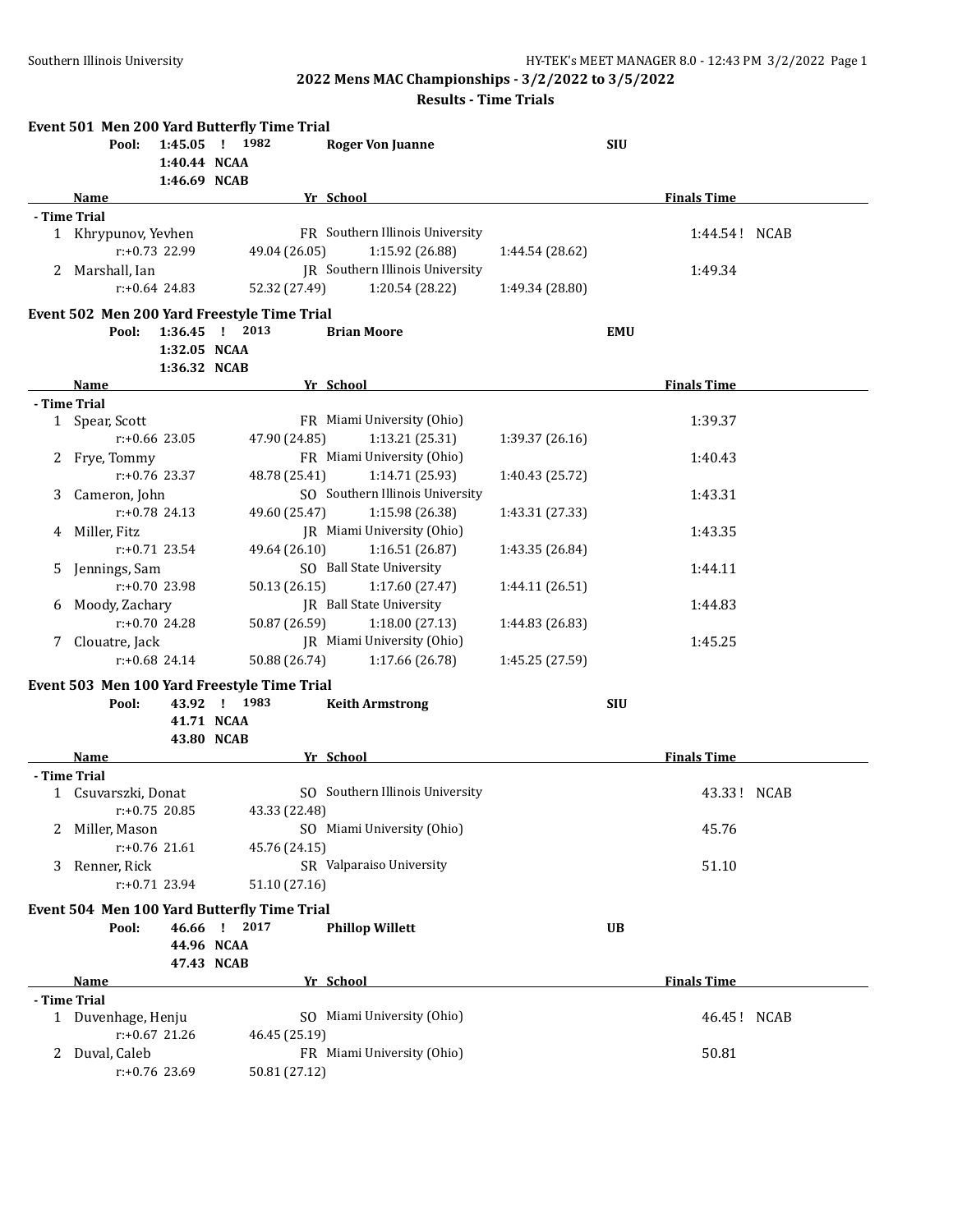|       | <b>Results - Time Trials</b>                                |                                          |                                                        |                    |  |  |  |  |
|-------|-------------------------------------------------------------|------------------------------------------|--------------------------------------------------------|--------------------|--|--|--|--|
|       | - Time Trial  (Event 504 Men 100 Yard Butterfly Time Trial) |                                          |                                                        |                    |  |  |  |  |
|       | Name                                                        |                                          | Yr School                                              | <b>Finals Time</b> |  |  |  |  |
|       | 3 Berzai, Andrew<br>$r: +0.78$ 24.10                        | 52.53 (28.43)                            | FR Valparaiso University                               | 52.53              |  |  |  |  |
|       | Event 505 Men 100 Yard Breaststroke Time Trial<br>Pool:     | 53.61 ! 2017<br>51.59 NCAA<br>54.27 NCAB | Itai De La Vega                                        | <b>UB</b>          |  |  |  |  |
|       | Name                                                        |                                          | Yr School                                              | <b>Finals Time</b> |  |  |  |  |
|       | - Time Trial<br>1 Welker, Ethan<br>$r: +0.71$ 27.20         | 58.26 (31.06)                            | FR Valparaiso University                               | 58.26              |  |  |  |  |
|       | 2 Stangeland, Brendan<br>r:+0.68 27.80                      | 1:01.11 (33.31)                          | FR Valparaiso University                               | 1:01.11            |  |  |  |  |
|       | Event 506 Men 50 Yard Breaststroke Time Trial               |                                          |                                                        |                    |  |  |  |  |
|       | Name                                                        |                                          | Yr School                                              | <b>Finals Time</b> |  |  |  |  |
|       | - Time Trial<br>1 Michna, Brandon<br>$r: +0.73$             |                                          | FR Southern Illinois University                        | 26.01              |  |  |  |  |
|       | 2 Berryman, Noah<br>$r: +0.64$                              |                                          | <b>IR</b> Ball State University                        | 26.74              |  |  |  |  |
|       | Event 507 Men 50 Yard Freestyle Time Trial<br>Pool:         | 19.79 ! 2020<br>18.96 NCAA<br>19.96 NCAB | <b>Cole Grosshans</b>                                  | <b>MIOH</b>        |  |  |  |  |
|       | Name                                                        |                                          | Yr School                                              | <b>Finals Time</b> |  |  |  |  |
|       | - Time Trial                                                |                                          |                                                        |                    |  |  |  |  |
|       | 1 Chaye, Owen<br>$r: +0.67$                                 |                                          | JR Ball State University                               | 20.26              |  |  |  |  |
| 2     | Wolfred, Jack<br>$r: +0.71$                                 |                                          | JR Ball State University                               | 20.71              |  |  |  |  |
| 3     | White, Patrick<br>$r: +0.73$                                |                                          | JR Ball State University<br>SO Miami University (Ohio) | 20.84              |  |  |  |  |
| 4     | Blazer, Owen<br>$r: +0.68$                                  |                                          |                                                        | 20.95              |  |  |  |  |
| 5     | McLarty, Duncan<br>$r: +0.70$                               |                                          | SR Ball State University                               | 21.16              |  |  |  |  |
| 6     | Dulay, Adrian<br>$r: +0.67$                                 |                                          | SO Miami University (Ohio)                             | 21.18              |  |  |  |  |
| 7     | Hoffman, Spencer<br>$r: +0.70$                              |                                          | SO Southern Illinois University                        | 21.57              |  |  |  |  |
| 8     | Ozgen, Erkan<br>$r: +0.69$                                  |                                          | FR Ball State University                               | 21.65              |  |  |  |  |
| 9     | Burns, Michael<br>$r: +0.62$                                |                                          | FR Ball State University                               | 21.74              |  |  |  |  |
| 10    | Brosky, Paul<br>$r: +0.71$                                  |                                          | FR Miami University (Ohio)                             | 22.08              |  |  |  |  |
| $*11$ | Eddy, Alexander<br>$r: +0.72$                               |                                          | SO Ball State University                               | 22.35              |  |  |  |  |
| $*11$ | Barrows, Nick<br>$r: +0.67$                                 |                                          | FR Miami University (Ohio)                             | 22.35              |  |  |  |  |
| 13    | Freiberger, Dillon<br>$r: +0.84$                            |                                          | JR Ball State University                               | 22.77              |  |  |  |  |